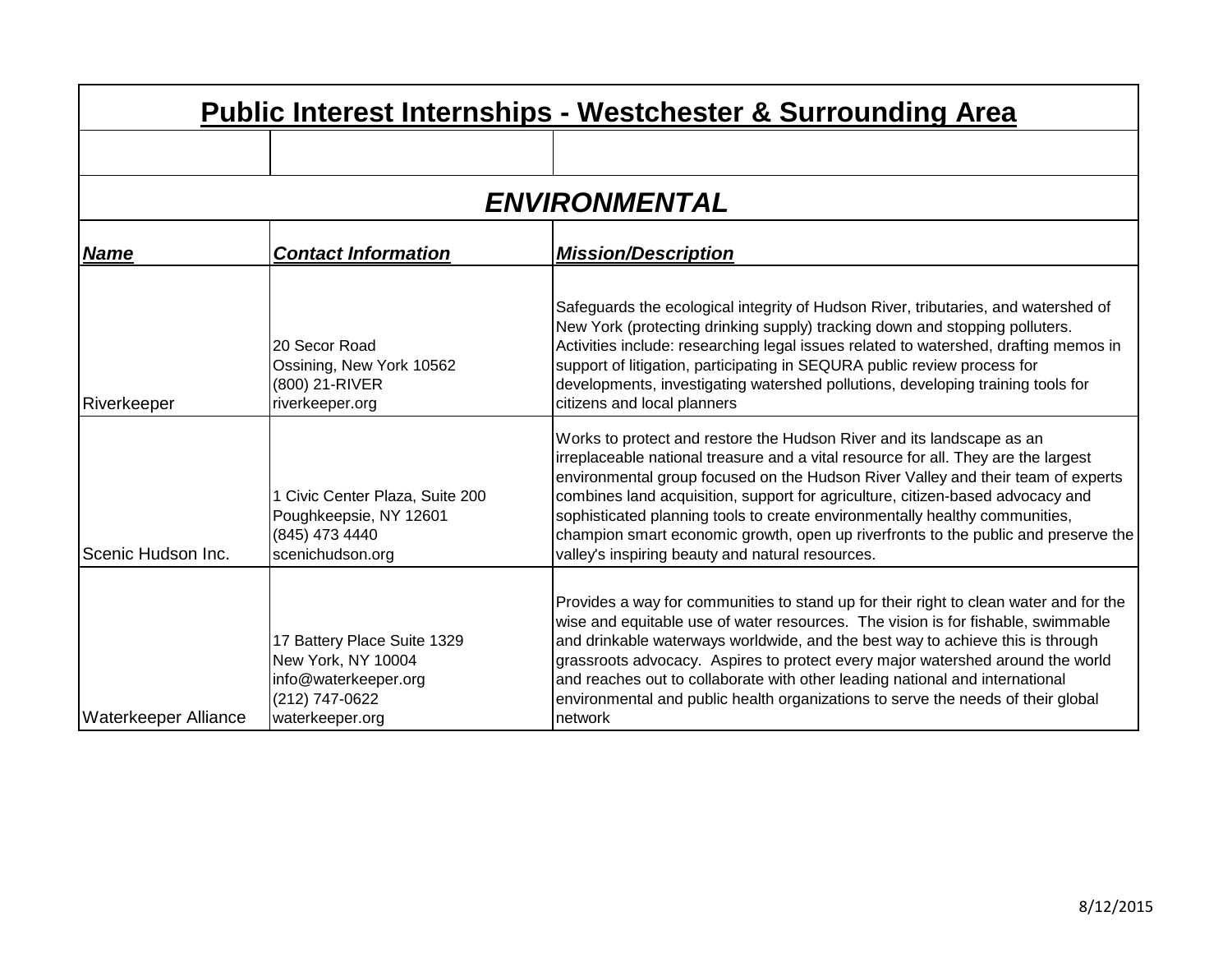| Hudson Highlands Land   info@hhlt.org<br><b>Trust</b>                   | 20 Nazareth Way<br>P.O. Box 226<br>Garrison, New York 10524<br>(845) 424.3358<br>http://www.hhlt.org/                          | The HHLT and Philipstown have a variety of legal needs which 2L or 3L interns may<br>find interesting. These include assisting with 12 land conservation projects (both fee<br>acquisitions and conservation easements), working with HHLT staff and local<br>officials to advance the public policy program, both locally and in Albany, and<br>providing assistance to municipalities working on land development, zoning, lighting<br>and natural resource protection regulations, and researching available sources to<br>assist in the revision of our conservation easement practices, procedures and<br>materials. |
|-------------------------------------------------------------------------|--------------------------------------------------------------------------------------------------------------------------------|---------------------------------------------------------------------------------------------------------------------------------------------------------------------------------------------------------------------------------------------------------------------------------------------------------------------------------------------------------------------------------------------------------------------------------------------------------------------------------------------------------------------------------------------------------------------------------------------------------------------------|
| Federated<br>Conservationists of<br><b>Westchester County</b>           | E-House, 78 North Broadway<br>White Plains, NY 10603<br>Phone: (914) 422-4053<br>E-mail: info@fcwc.org<br>http://www.fcwc.org/ | A not-for-profit coalition of local environmental groups that forms a strong, single<br>voice for combating pollution and preserving Westchester's many precious natural<br>resources. FCWC has promoted environmentally sound planning and decision<br>making throughout the region and educated the public and government officials on<br>the need to protect natural resources. As the premier environmental watchdog in<br>Westchester, the organization has influenced local, county and state governments in<br>the defense of air, water and land.                                                                 |
| Environmental<br><b>Advocates of New York</b>                           | 353 Hamilton St.<br>Albany, NY 12210<br>(518) 462-5526<br>eany.org                                                             | Protects air, land, water and wildlife and the health of all New Yorkers. Monitors<br>state government, evaluates proposed laws, and champions policies and practices<br>that will ensure the responsible stewardship of the shared environment. Works to<br>support and strengthen the efforts of New York's environmental community and to<br>make our state a national leader.                                                                                                                                                                                                                                         |
| <b>New York State</b><br>Department of<br>Environmental<br>Conservation | 47-40 21st St.<br>Long Island City, NY 11101<br>(718) 482-6471<br>http://www.dec.ny.gov/                                       | Conserves, improves and protects New York's natural resources and environment.<br>Helps to prevent, abate and control water, land and air pollution, to enhance the<br>health, safety and welfare of the people of New York and their over-all economic and<br>social well-being. Interns may have a opportunity to assist in drafting legal<br>documents, visit sites, and attend negotiation meetings or enforcement hearings.                                                                                                                                                                                          |
|                                                                         |                                                                                                                                | <b>LOCAL GOVERNMENT</b>                                                                                                                                                                                                                                                                                                                                                                                                                                                                                                                                                                                                   |
| <b>Name</b>                                                             | <b>Contact Information</b>                                                                                                     | <b>Mission/Description</b>                                                                                                                                                                                                                                                                                                                                                                                                                                                                                                                                                                                                |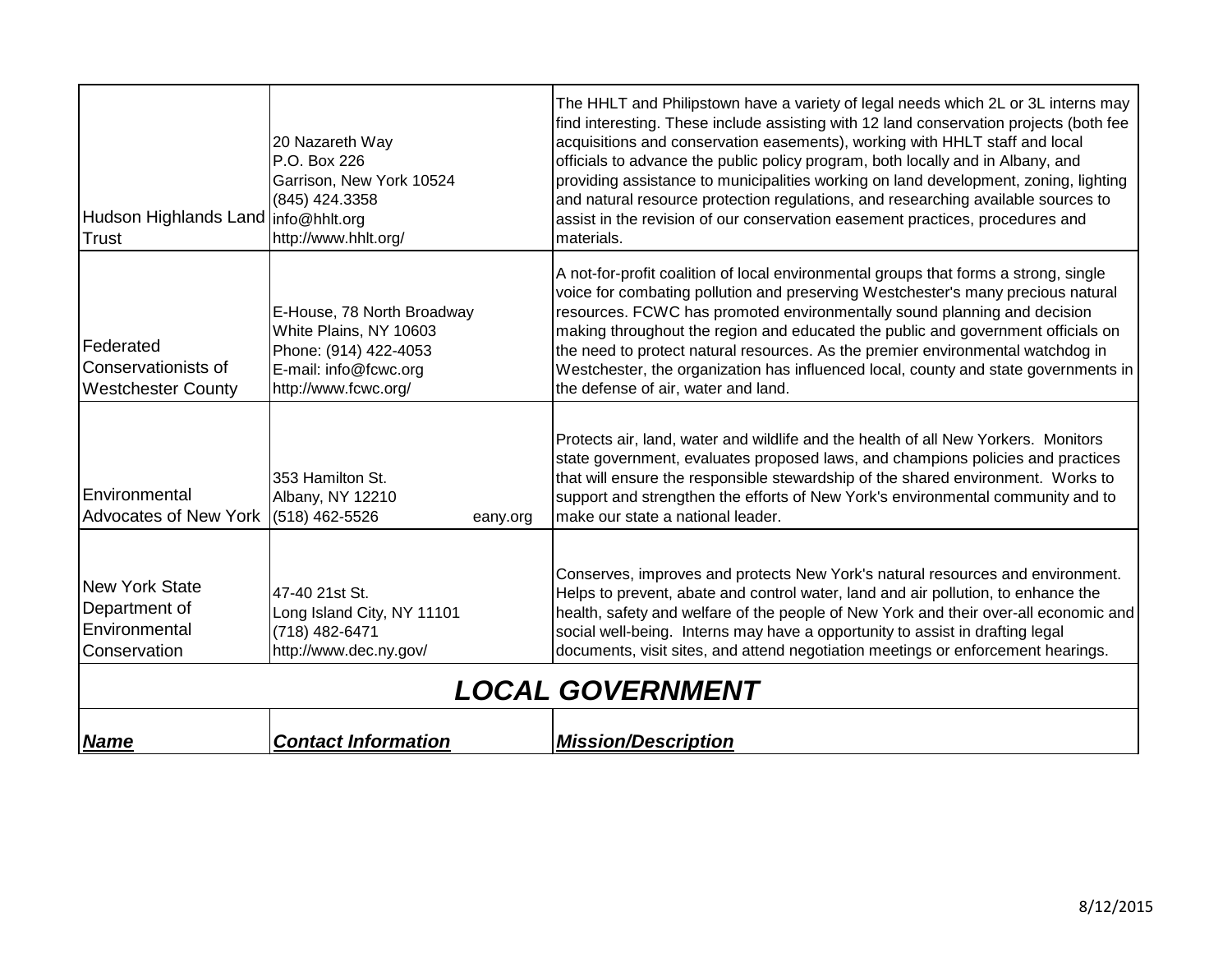| <b>Westchester County</b><br><b>Board of Legislators</b> | <b>148 Martine Avenue</b><br>White Plains, NY 10601<br>(914) 995-2800<br>westchesterlegislators.com | The legislative, policy-making branch of county government. It's powers include<br>appropriating funds, approving the budget, levying taxes, and passing local laws.                                                                                                                                                                |
|----------------------------------------------------------|-----------------------------------------------------------------------------------------------------|-------------------------------------------------------------------------------------------------------------------------------------------------------------------------------------------------------------------------------------------------------------------------------------------------------------------------------------|
|                                                          |                                                                                                     | <b>LEGAL SERVICES &amp; CRIMINAL LAW</b>                                                                                                                                                                                                                                                                                            |
|                                                          |                                                                                                     |                                                                                                                                                                                                                                                                                                                                     |
| <b>Name</b>                                              | <b>Contact Information</b>                                                                          | <b>Mission/Description</b>                                                                                                                                                                                                                                                                                                          |
| Westchester                                              |                                                                                                     |                                                                                                                                                                                                                                                                                                                                     |
| <b>Better Business Bureau</b><br>of New York             | 150 White Plains Road, Suite 107<br>Tarrytown, NY 10591-5521<br>(914) 333-0550<br>newyork.bbb.org   | The BBB provides information on businesses and charities, resolves consumer-<br>business marketplace disputes, and educates the public on consumer and nonprofit<br>issues.                                                                                                                                                         |
| <b>Empire Justice Center</b>                             | Robert Cisneros, Senior Staff Atty.<br>rcisneros@empirejustice.org                                  | A public interest law firm with multiple locations throughout the state focusing on<br>poverty law. The attorneys in the White Plains area focus primarily on immigration<br>law. Depending on the project and the office location, interns gain hands-on<br>experience working with clients, in the courts and in the legislature. |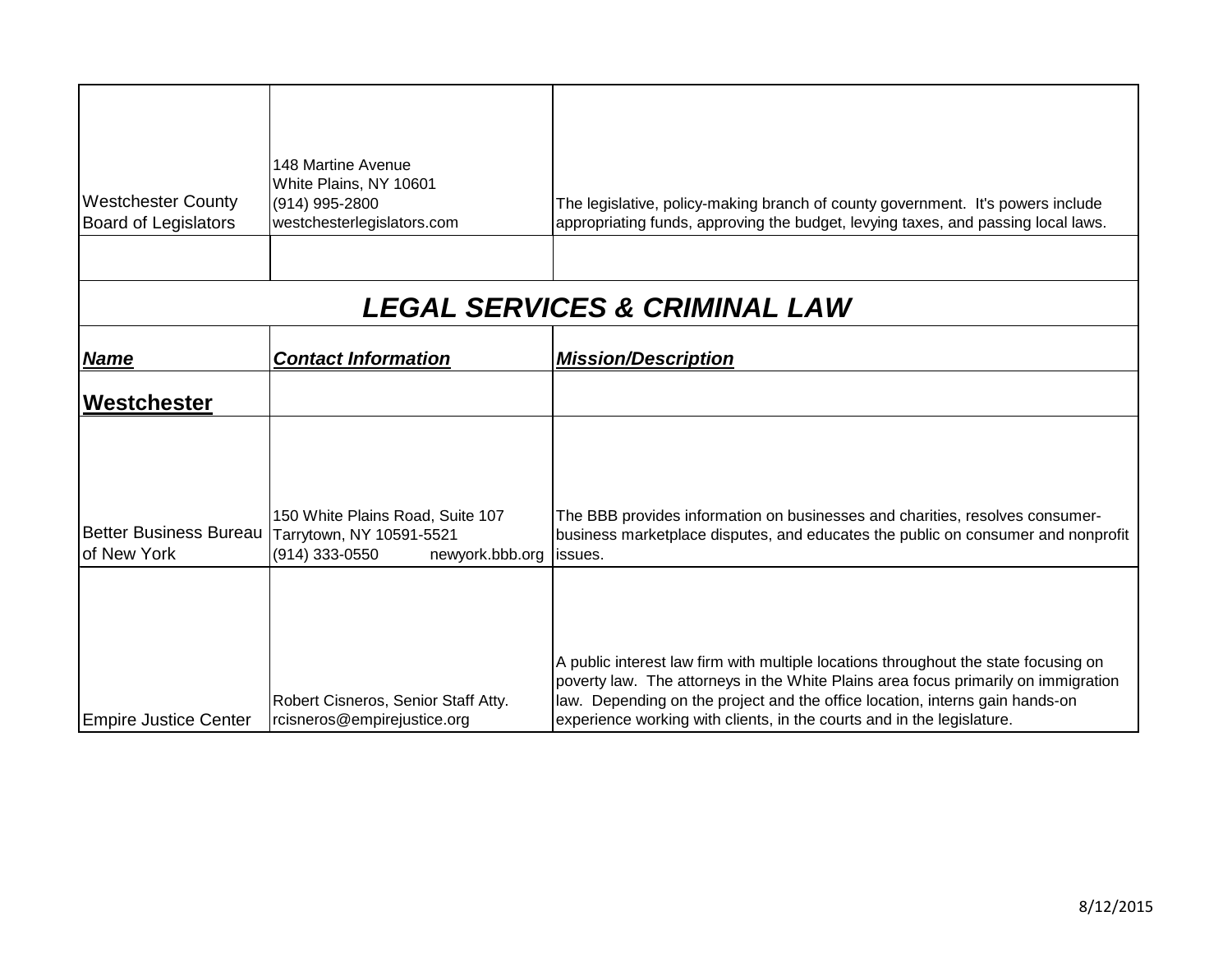| <b>Federal Defenders of</b><br>New York, White Plains<br>Office | 300 Quarropas Street, White Plains, NY<br>10601<br>http://federaldefendersny.org/<br>(914) 428-7124                                                       | Provides primary criminal defense representation to those who the court determines<br>are financially unable to afford a lawyer. This office has a preference for 2Ls during<br>the summer and 3Ls during the school year, and requests evidence and criminal<br>procedure as prerequisites to students who are hired as interns.                                                                                                                                                                                                           |
|-----------------------------------------------------------------|-----------------------------------------------------------------------------------------------------------------------------------------------------------|---------------------------------------------------------------------------------------------------------------------------------------------------------------------------------------------------------------------------------------------------------------------------------------------------------------------------------------------------------------------------------------------------------------------------------------------------------------------------------------------------------------------------------------------|
| John Jay Legal<br>Services at Pace Law                          | Margaret M. Flint, Executive Director<br>78 North Broadway<br>White Plains, NY 10603<br>(914) 422-4333<br>http://law.pace.edu/john-jay-legal-<br>services | Pace's John Jay Legal Services currently offers client representation clinical<br>experience in four different areas: criminal trial advocacy, disability rights litigation<br>and transactional representation; immigration and immigrants' rights; and investor<br>rights/securities arbitrations. The central purpose of a client representation clinical<br>program is to help students make the transition from doing what students do to<br>doing what lawyers do, and to make this transition in a thoughtful, purposeful<br>manner. |
| Legal Aid Society of<br>Westchester                             | 1 North Broadway<br>White Plains, NY 10601<br>(914) 286-3472                                                                                              | A group of attorneys, paralegals and social workers helping low-income New<br>Yorkers navigate the legal system, almost all areas of direct legal services are<br>covered.                                                                                                                                                                                                                                                                                                                                                                  |
| Legal Services of<br>Hudson Valley - White<br>Plains            | Carol Neiditch, Pro Bono Coordinator<br>90 Maple Ave<br>White Plains, NY 10601<br>(914) 949-1305<br>cneiditch@lshv.org<br>http://www.lshv.org/            | Provides civil legal services to low-income and indigent people living in every county<br>of the Hudson region. Represents clients in cases involving housing, family law,<br>domestic violence, benefits, child neglect and educational advocacy, mortgage<br>foreclosure, debtor/creditor issues and bankruptcy.                                                                                                                                                                                                                          |
| Legal Services of the<br>Hudson Valley -<br>Yonkers             | 30 South Broadway,<br>Yonkers, NY 10701<br>(914) 376-3757<br>http://www.lshv.org/                                                                         | Seeks law student volunteers/externs to assist staff attorneys in disability and elder<br>law units. Student can expect a varied and exciting experience including<br>interviewing clients, assisting in state and federal litigation, developing community<br>legal education materials and presentations, and representing clients at<br>administrative hearings.                                                                                                                                                                         |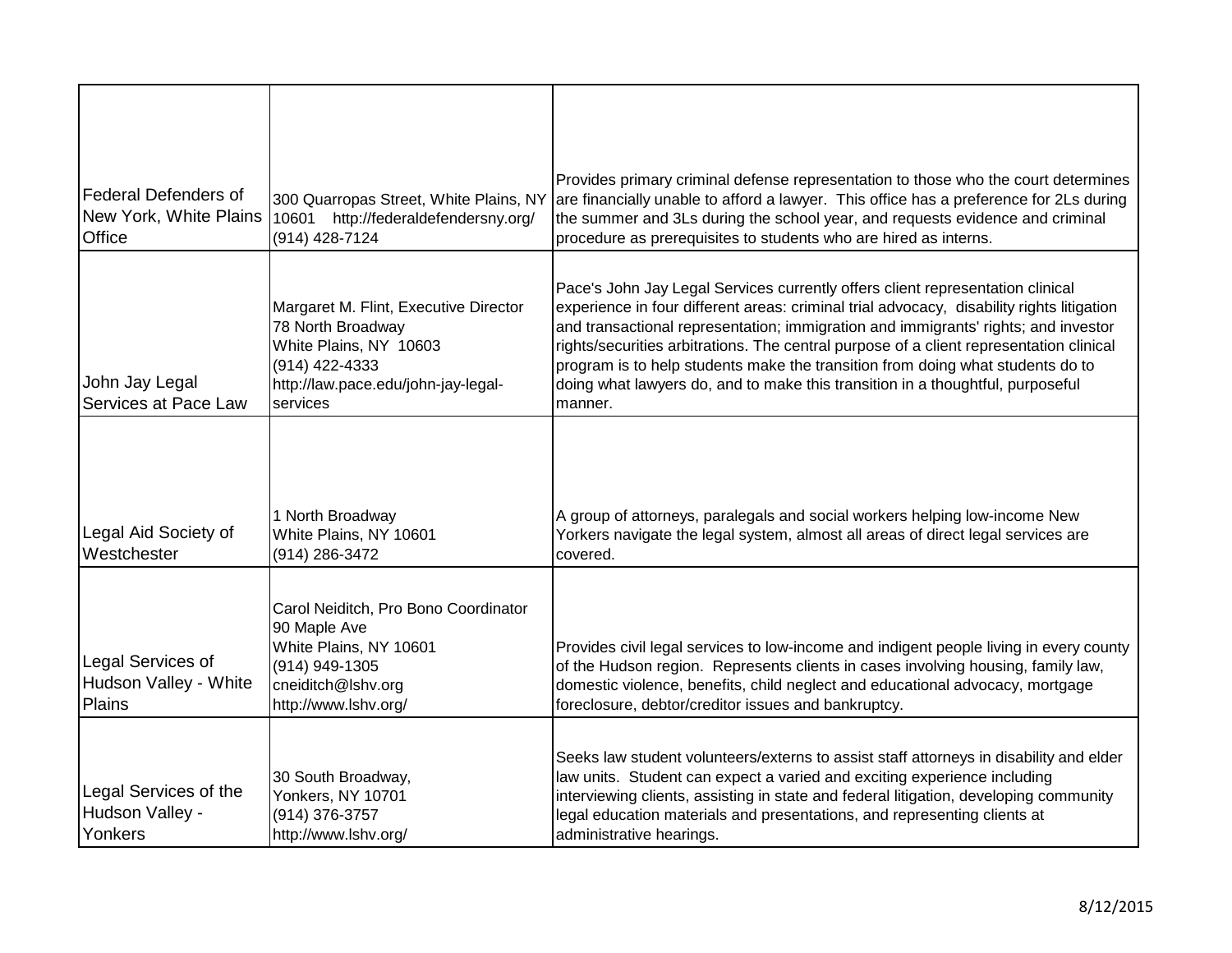| Legal Services of the<br>Hudson Valley -<br>Newburgh     | 1 Corwin Court<br>Newburgh, NY 12550<br>(845) 569-9119<br>http://www.lshv.org/                         | Provides civil legal services to low-income and indigent people living in every county<br>of the Hudson region. Represents clients in cases involving housing, family law,<br>domestic violence, benefits, child neglect and educational advocacy, mortgage<br>foreclosure, debtor/creditor issues and bankruptcy.                                                                   |
|----------------------------------------------------------|--------------------------------------------------------------------------------------------------------|--------------------------------------------------------------------------------------------------------------------------------------------------------------------------------------------------------------------------------------------------------------------------------------------------------------------------------------------------------------------------------------|
| Legal Services of the<br>Hudson Valley - Mount<br>Vernon | 100 East 1st St. Ste 810<br>Mt Vernon, NY 10550<br>(914) 813-6880<br>http://www.lshv.org/              | Provides civil legal services to low-income and indigent people living in every county<br>of the Hudson region. Represents clients in cases involving housing, family law,<br>domestic violence, benefits, child neglect and educational advocacy, mortgage<br>foreclosure, debtor/creditor issues and bankruptcy.                                                                   |
| Lower Hudson Valley<br><b>Civil Liberties Union</b>      | 297 Knollwood Road, Ste 217<br>White Plains, NY 10607<br>(914) 997-7479<br>lowerhudsonvalley@nyclu.org | Works to protect and defend the rights and freedoms guaranteed by the US<br>Constitution through public education, advocacy, and litigation. Availability of<br>internship opportunities depends on current campaigns, also offers networking to<br>Civil Division of Legal Aid Society, Human Rights Commissions, Westchester<br>Tenant's League, and Mental Health Legal Services. |
| Mental Hygiene Legal<br>Service                          | 200 White Plains Road<br>Tarrytown, New York 10591<br>(914) 592-4275                                   | Represents individuals with psychiatric disabilities at hearings. Eliminates barriers to<br>community integration and development. Great opportunity for students interested in<br>Family and Health Law.                                                                                                                                                                            |
| My Sister's Place                                        | One Water Street, 3rd Floor<br>White Plains NY 10601<br>(914) 683-1333<br>http://mspny.org/            | Provides victims of domestic violence with safe shelter, support and programs<br>throughout Westchester County. Represents domestic violence victims in family law<br>including custody, child support, orders of protection, and in immigration law,<br>including VAWA Self-Petitions and Battered Spouse Waivers.                                                                  |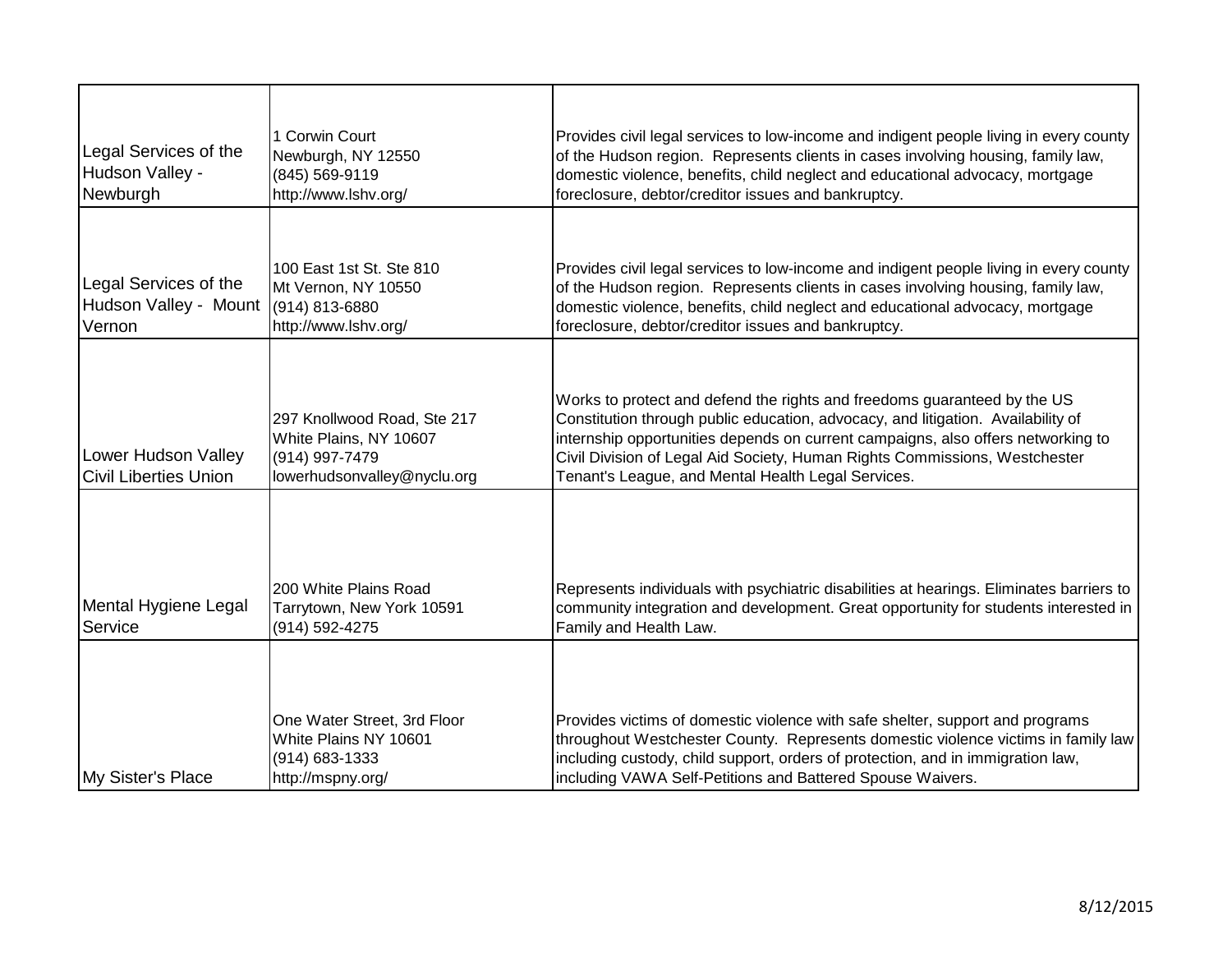| Pace Community Law<br>Practice                                         | Karin P. Anderson, Esq.,<br><b>Executive Director</b><br>33 Crane Avenue<br>White Plains, NY 10603<br>(914) 422-4022<br>http://www.law.pace.edu/pace-<br>community-law-practice                                    | Launched in September 2012, the PCLP is a first-of-its-kind legal residency and<br>incubator program where recent Law School graduates serve as Fellows who<br>intensively learn legal practice under the supervision of experienced attorneys,<br>provide high quality legal services, and gain the tools to create solo and small<br>practices.                                                                                                                                                                                                                                                                                                                            |
|------------------------------------------------------------------------|--------------------------------------------------------------------------------------------------------------------------------------------------------------------------------------------------------------------|------------------------------------------------------------------------------------------------------------------------------------------------------------------------------------------------------------------------------------------------------------------------------------------------------------------------------------------------------------------------------------------------------------------------------------------------------------------------------------------------------------------------------------------------------------------------------------------------------------------------------------------------------------------------------|
| Pace Energy and<br><b>Climate Center</b>                               | Andrea Cerbin, Intern Coordinator<br>E-House, Pace Law School<br>78 North Broadway<br>White Plains, NY 10603<br>(914) 422-4227<br>http://energy.pace.edu/                                                          | The Pace Energy and Climate Center ("the Center") offers numerous opportunities<br>for Pace University students (with preference given to law students and LLM<br>candidates) in the form of legal internships and research projects. The Center has a<br>history of providing practical training and experience to interns, many of whom have<br>gone on to distinguished careers in academia, government, public interest, and<br>business. Involvement at the Center provides students an opportunity to gain<br>valuable experience in a unique and challenging area of the law while working with<br>an interdisciplinary staff of lawyers, scientists, and economists. |
| <b>Pace Environmental</b><br><b>Litigation Clinic</b>                  | Prof. Robert F. Kennedy, Jr., Co-<br>Director; Prof. Karl Coplan, Co-Director<br>78 North Broadway<br>White Plains, NY 10603<br>(914) 422-4343<br>http://www.law.pace.edu/pace-<br>environmental-litigation-clinic | The Pace Environmental Litigation Clinic intensively immerses students in an<br>environmental law practice representing public interest groups, primarily the<br>Riverkeeper, Inc. The Riverkeeper's mission is to protect the waters of the Hudson<br>River system from the Adirondacks to Long Island Sound. The Clinic represents<br>Riverkeeper in federal and state courts, federal and state administrative proceedings<br>and occasionally in local proceedings.                                                                                                                                                                                                      |
| Pace Global Center for<br><b>Environmental Legal</b><br><b>Studies</b> | Prof. Richard Ottinger, Co-Director;<br>Prof. Niccholas Robinson, Co-Director<br>78 North Broadway<br>White Plains, NY 10603<br>http://www.law.pace.edu/global-center-<br>environmental-legal-studies              | The Pace Global Center for Environmental Legal Studies (GCELS) is the<br>international and comparative arm of the Pace Environmental Law Program. It<br>anchors innovative and ongoing projects addressing a wide range of global<br>environmental issues. Students working with GCELS actively participate in these<br>projects, assisting with researching, editing, and drafting important publications.                                                                                                                                                                                                                                                                  |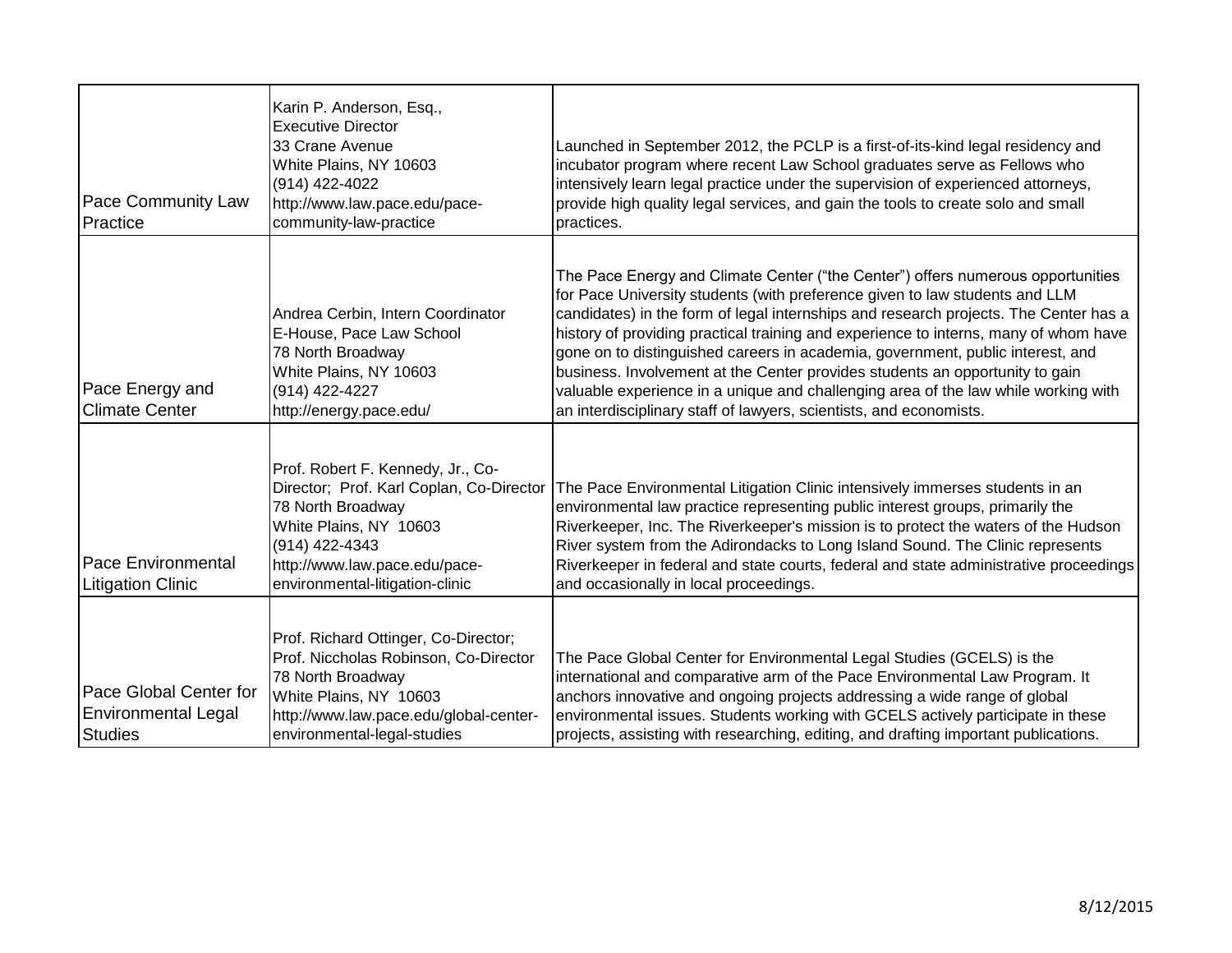| Pace Institute of<br>International<br><b>Commercial Law</b> | Vikki Rogers, Director<br>(914) 422-4002<br>Preston Room 216<br>78 North Broadway<br>White Plains, NY 10603<br>vrogers@law.pace.edu<br>http://www.law.pace.edu/iicl | During this 8-week program, Pace students work twenty-one hours per week at the<br>Institute of International Commercial Law (IICL) at Pace Law School. Students are<br>required to complete at least one piece of substantial legal work on an international<br>commercial law topic of their choosing, under the supervision of the Institute, and will<br>also have the opportunity to participate in research projects with Institute partners<br>and engage in Institute activities. Students are also required to participate in a<br>weekly academic seminar at the Institute, where special attention is given to<br>international commercial law and international arbitration topics. |
|-------------------------------------------------------------|---------------------------------------------------------------------------------------------------------------------------------------------------------------------|-------------------------------------------------------------------------------------------------------------------------------------------------------------------------------------------------------------------------------------------------------------------------------------------------------------------------------------------------------------------------------------------------------------------------------------------------------------------------------------------------------------------------------------------------------------------------------------------------------------------------------------------------------------------------------------------------|
| Pace Land Use Law<br>Center                                 | Jessica Bacher, Esq., Executive<br>Director<br>31 Crane Avenue<br>White Plains, NY 10603<br>(914) 422-4262<br>http://www.law.pace.edu/landuse                       | Established in 1993, the Land Use Law Center is dedicated to fostering the<br>development of sustainable communities and regions through the promotion of<br>innovative land use strategies and dispute resolution techniques. Through the work<br>of its programs, centers, and institutes, the Land Use Law Center offers<br>conferences, seminars, clinics, academic law school courses, continuing legal<br>education programs, audio podcasts, and frequent publications and resources on<br>contemporary land use, real estate, and environmental issues.                                                                                                                                 |
| Pace Women's Justice<br>Center                              | Tracey S. Alter, Esq., Director, Pace<br>Family Court Legal Program<br>78 North Broadway<br>White Plains, NY 10603<br>(914) 422-4627<br>talter@law.pace.edu         | Law students are an integral component of the Center's innovative and highly<br>successful Family Court Legal Program Externship. Students who volunteer at<br>PWJC gain practical experience and skills. Each year the Center trains hundreds of<br>students, judges, prosecutors, police, and attorneys on domestic violence issues<br>including stalking, elder abuse, and sexual assault.                                                                                                                                                                                                                                                                                                   |
| Pro Bono Partnership                                        | Maurice K. Segall, Esq.<br>Director, NY and CT Program<br>237 Mamaroneck Ave., Suite 300<br>White Plains, NY 10605<br>(914) 328-0674<br>Msegall@Probonopartner.org  | Provides free business legal services, educational workshops and other legal<br>resources to non-profit organizations. Assists organizations in surrounding areas on<br>a case-by-case basis. These services are coordinated and supported by a team of in-<br>house attorneys specializing in the law of tax exempt organizations. Assists non-<br>profit organizations serving the poor or disadvantaged, provides a wide range of<br>opportunities for attorneys in corporations and law firms to work on rewarding pro<br>bono business and transactional matters.                                                                                                                          |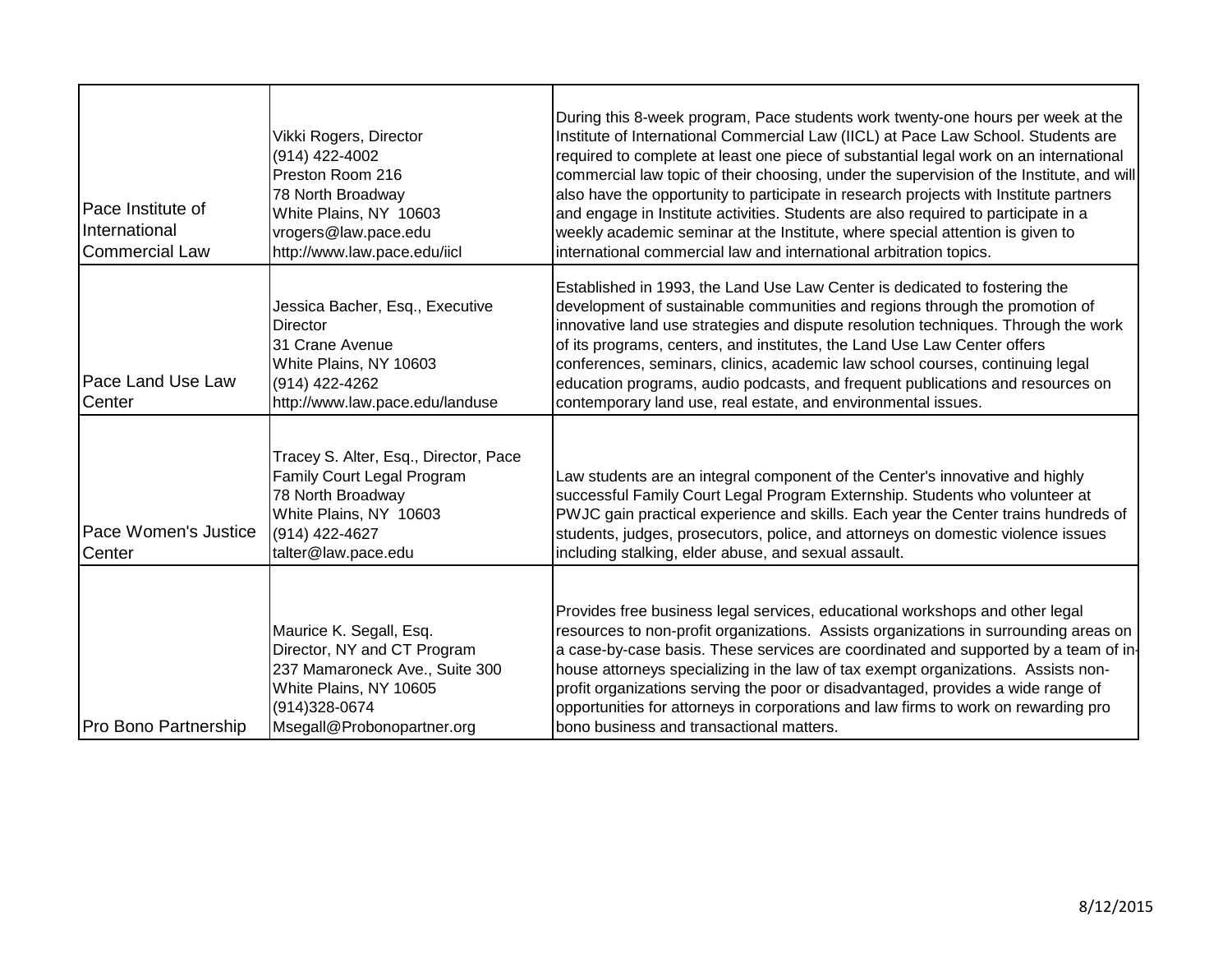| <b>Student Advocacy</b>                              | Student Advocacy<br>3 West Main Street<br>Elmsford, NY 10523<br>(914) 347-7039<br>studentadvocacy.net       | Works to ensure a meaningful education for each student struggling to overcome<br>the odds. With combined expertise in the law and education, helps parents, students<br>and other professionals working with families, to resolve educational problems.<br>Promotes a more complete understanding of each client's educational needs and<br>then advocates for maximum educational benefits under the law.                                                                                                                                                    |
|------------------------------------------------------|-------------------------------------------------------------------------------------------------------------|----------------------------------------------------------------------------------------------------------------------------------------------------------------------------------------------------------------------------------------------------------------------------------------------------------------------------------------------------------------------------------------------------------------------------------------------------------------------------------------------------------------------------------------------------------------|
| <b>Westchester County</b><br>Attorney's Office       | 111 Dr. Martin Luther King, Jr. Blvd.<br>White Plains, NY 10601<br>http://www.westchesterda.net/            | Full and part-time internship positions available throughout the year. Internships<br>provide a great opportunity for students to learn about the District Attorney's office as<br>well as the workings of the criminal justice system.                                                                                                                                                                                                                                                                                                                        |
| Westchester Hispanic<br>Coalition                    | 46 Waller Avenue<br>White Plains, NY<br>(914) 948-8566<br>hispaniccoalition.org                             | A private not-for-profit human services agency dedicated to the economic and social<br>development of the Latino community. The Immigrant Legal Services Department is<br>dedicated to providing high quality legal counseling and representation to assist low<br>income individuals in attaining and keeping legal status. It is one of the only not-for-<br>profit immigration legal services provider in Westchester County.                                                                                                                               |
| <b>Westchester Human</b><br><b>Rights Commission</b> | 112 East Post Road, 3rd Floor<br>White Plains, NY 10601<br>humanrights.westchestergov.com<br>(914) 995-8287 | Strives to eliminate discrimination through legal, educational and legislative<br>advocacy. Helps to investigate, uncover and prosecute violations of the Human<br>Rights Law. Supports legislation designed to protect individuals from unfair<br>treatment and seeks the repeal of laws that create barriers to equal treatment.<br>Provides education and advocacy that fosters racial and ethnic harmony and<br>promotes and supports the furtherance of Human Rights in employment, housing,<br>public accommodation, schools, credit and any other area. |
| Westchester<br>Residential<br>Opportunities          | 470 Mamaroneck Avenue<br>White Plains, NY 10605<br>(914) 428-4507<br>wroinc.org                             | A non-profit organization whose mission is to provide equal access to affordable<br>housing to all residents of our region. Has an attorney on staff and a panel of pro<br>bono attorneys who bring fair housing discrimination and other cases. Advocates for<br>residents facing discriminatory housing practices. Also engages in real estate<br>discrimination testing, and students can be hired as testers. Students can work<br>directly with attorneys on litigation, assist in housing counseling, and perform<br>discrimination testing              |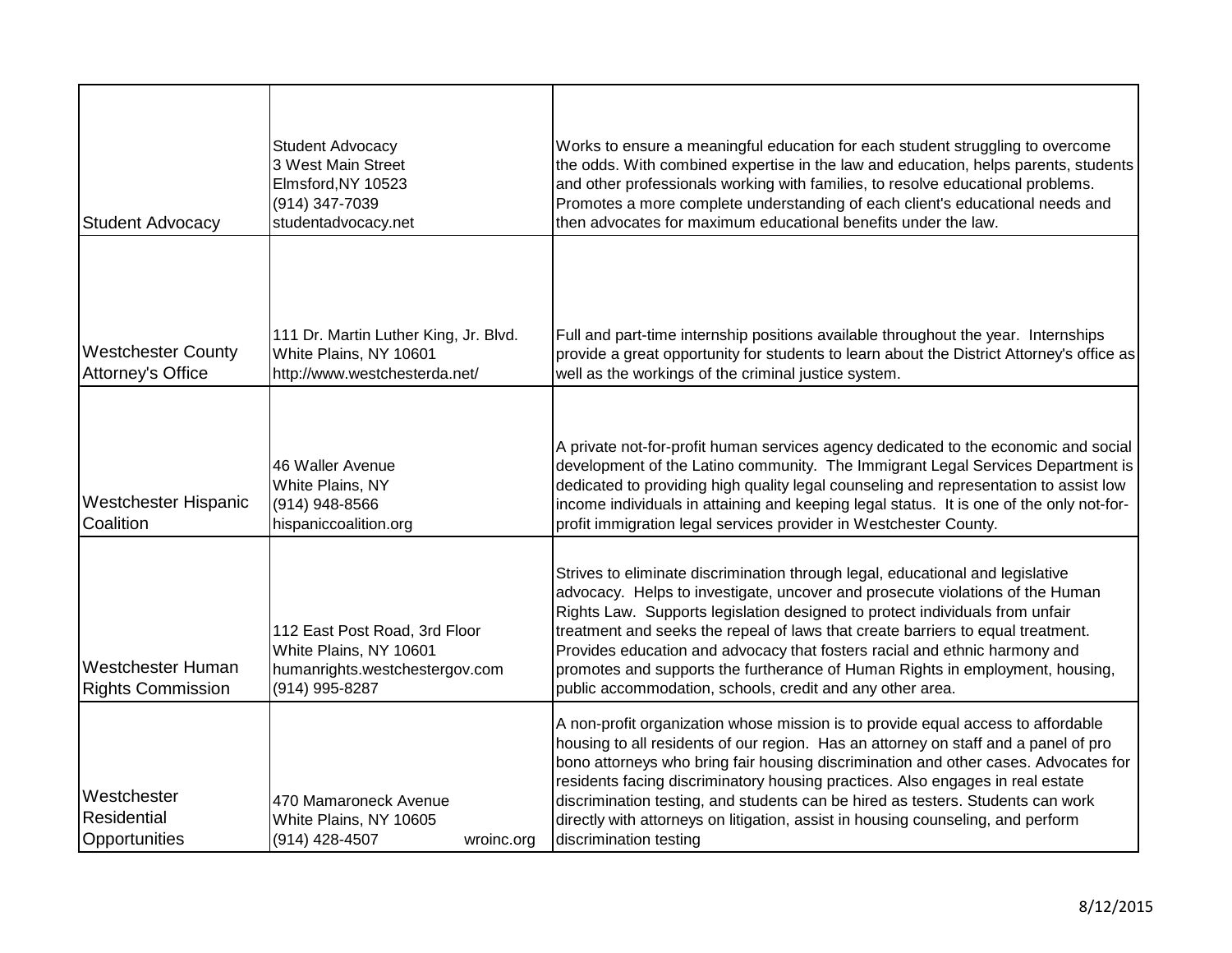| New York Civil Liberties   White Plains, NY 10607<br>Union - Lower Hudson<br><b>Valley Chapter</b> | 297 Knollwood Rd. Ste 217<br>www.nyclu.org/lhv<br>(914) 997-7479                                    | A not-for-profit, nonpartisan organization with eight chapters and regional offices and<br>nearly 50,000 members across the state. Defends and promotes the fundamental<br>principles and values embodied in the Bill of Rights, the U.S. Constitution and the<br>New York Constitution, including freedom of speech and religion and the right to<br>privacy, equality and due process of law for all New Yorkers.                                               |
|----------------------------------------------------------------------------------------------------|-----------------------------------------------------------------------------------------------------|-------------------------------------------------------------------------------------------------------------------------------------------------------------------------------------------------------------------------------------------------------------------------------------------------------------------------------------------------------------------------------------------------------------------------------------------------------------------|
| <b>IYWCA White Plains</b>                                                                          | 515 North Street<br>White Plains, NY 10605<br>(914) 949-6227<br>http://www.ywcawpcw.org/            | Legal work involves special projects reporting to the CEO. Past projects involved<br>the YWCA's Disaster Recovery Plan.                                                                                                                                                                                                                                                                                                                                           |
| <b>BRONX</b>                                                                                       |                                                                                                     |                                                                                                                                                                                                                                                                                                                                                                                                                                                                   |
| <b>InMotion</b>                                                                                    | 2432 Grand Concourse, Suite 506<br><b>Bronx, NY 10458</b><br>(646) 442-1380                         | Offers hope to low-income women who need free legal services<br>in matrimonial, family and immigration law. Volunteer lawyers are on the front lines<br>working to protect women and their children-preventing tragedies and changing<br>lives. Through internships during the school year or summer, law students work<br>alongside staff, conducting intake and drafting legal documents that enable women<br>without lawyers to protect their rights in court. |
| Legal Services NYC -<br><b>Bronx</b>                                                               | 579 Courtlandt Avenue<br>Bronx, New York 10451<br>(718) 928-3700<br>http://www.legalservicesnyc.org | A not-for-profit law firm that is dedicated to assisting poor residents of the Bronx<br>protect their legal rights. Lawyers, legal assistants, and support staff have years of<br>experience helping Bronx residents with all sorts of legal problems. They help Bronx<br>residents by representing them in various courts and administrative proceedings<br>before numerous government agencies.                                                                 |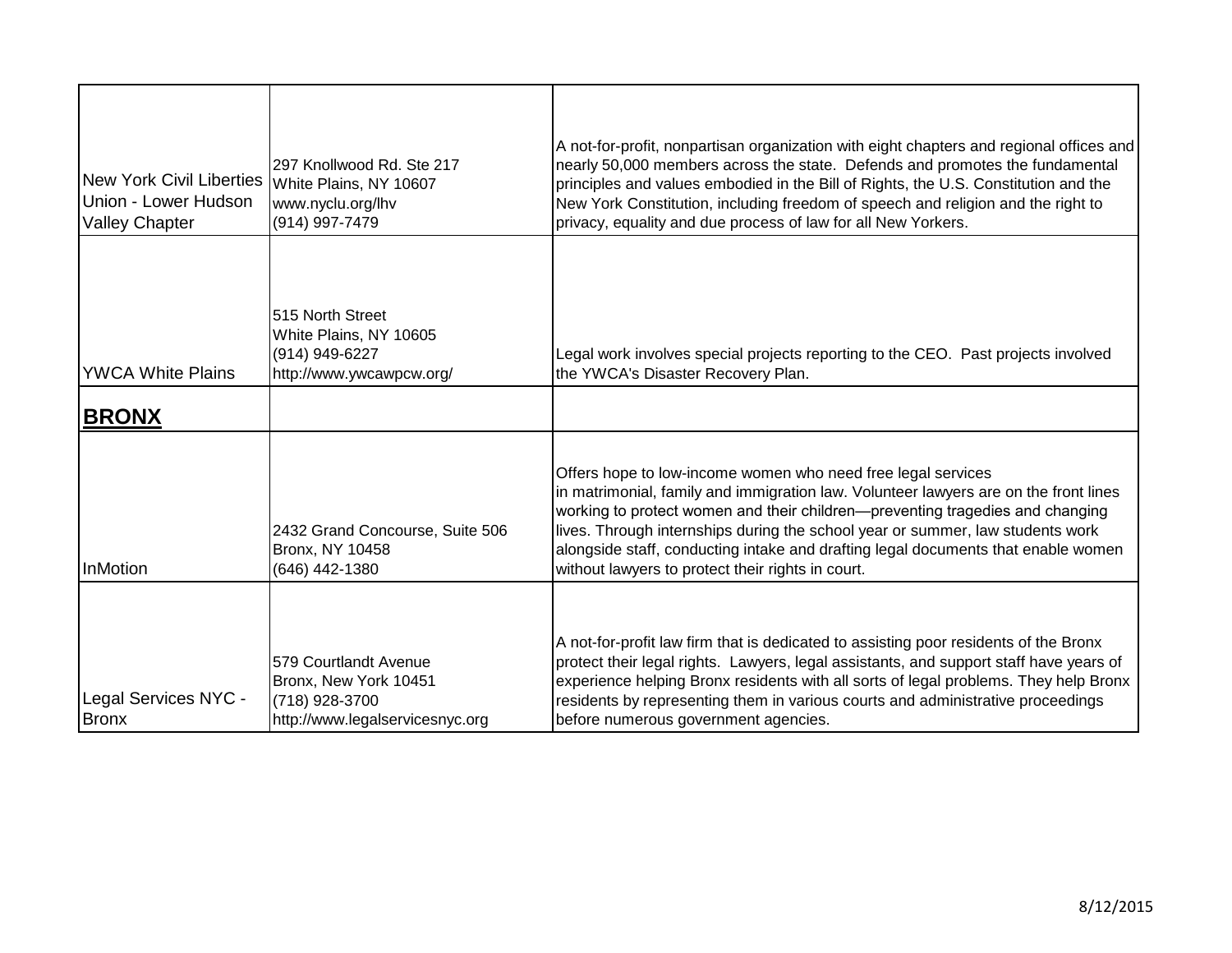| NYS Division of Human (718) 741-8444<br><b>Rights</b>                            | http://www.dhr.ny.gov/                                                                                        | Enforces the Human Rights Law to ensure that every individual has an equal<br>opportunity to participate in the economic, cultural and intellectual life of the State<br>through the prosecution of unlawful discriminatory practice. Investigates<br>discrimination complaints, creates studies, programs, and campaigns designed to<br>inform and educate the public on the effects of discrimination and the rights under<br>the law, and the develops human rights policies and legislation.                                                                                                                                                                                                                                                      |
|----------------------------------------------------------------------------------|---------------------------------------------------------------------------------------------------------------|-------------------------------------------------------------------------------------------------------------------------------------------------------------------------------------------------------------------------------------------------------------------------------------------------------------------------------------------------------------------------------------------------------------------------------------------------------------------------------------------------------------------------------------------------------------------------------------------------------------------------------------------------------------------------------------------------------------------------------------------------------|
| <b>Part of the Solution</b><br>(POTS) Legal Clinic                               | 2763 Webster Avenue<br><b>Bronx, NY 10458</b><br>(718) 220-4892<br>potsbronx.org                              | Serves low-income residents of the Bronx and is primarily focused on public benefits<br>issues (welfare, food stamps, disability) and housing (Section 8, public housing and<br>landlord/tenant), with a high volume of administrative hearings and summary<br>proceedings in Bronx Housing Court. Interns assist in all levels of the practice from<br>client intake, case preparation, hearings and post-hearing follow-up. Spanish<br>speakers (any level) are a huge plus.                                                                                                                                                                                                                                                                        |
| <b>Sanctuary For Families</b>                                                    | PO BOX 911, Hub Station<br><b>Bronx, NY 10455</b><br>(718) 993 - 5990<br>http://www.sanctuaryforfamilies.org/ | The leading non-profit organization in New York State dedicated exclusively to<br>serving domestic violence victims, sex trafficking victims, and their children. Helps<br>thousands of victims build safe lives by offering a range of high-quality services to<br>meet their complex needs. This includes clinical, legal and economic empowerment<br>services, among others. The Legal Center specializes in providing serves for<br>immigrant and undocumented battered women and offers comprehensive and<br>culturally copetent legal advice and representation in cases involving orders of<br>protection, child custody/visitation, child/spousal support, divorce, immigration,<br>asylum, and prosecution of batterers in criminal matters. |
| The Legal Aid Society,<br><b>Bronx County Juvenile</b><br><b>Rights Division</b> | 199 Water Street, 3rd floor<br>New York, NY 10038<br>(212) 577-3300<br>legal-aid.org                          | Represents 90 percent of the children who appear before the Family Court in New<br>York City on child protective, termination of parental rights, PINS (person in need of<br>supervision), and juvenile delinquency petitions.                                                                                                                                                                                                                                                                                                                                                                                                                                                                                                                        |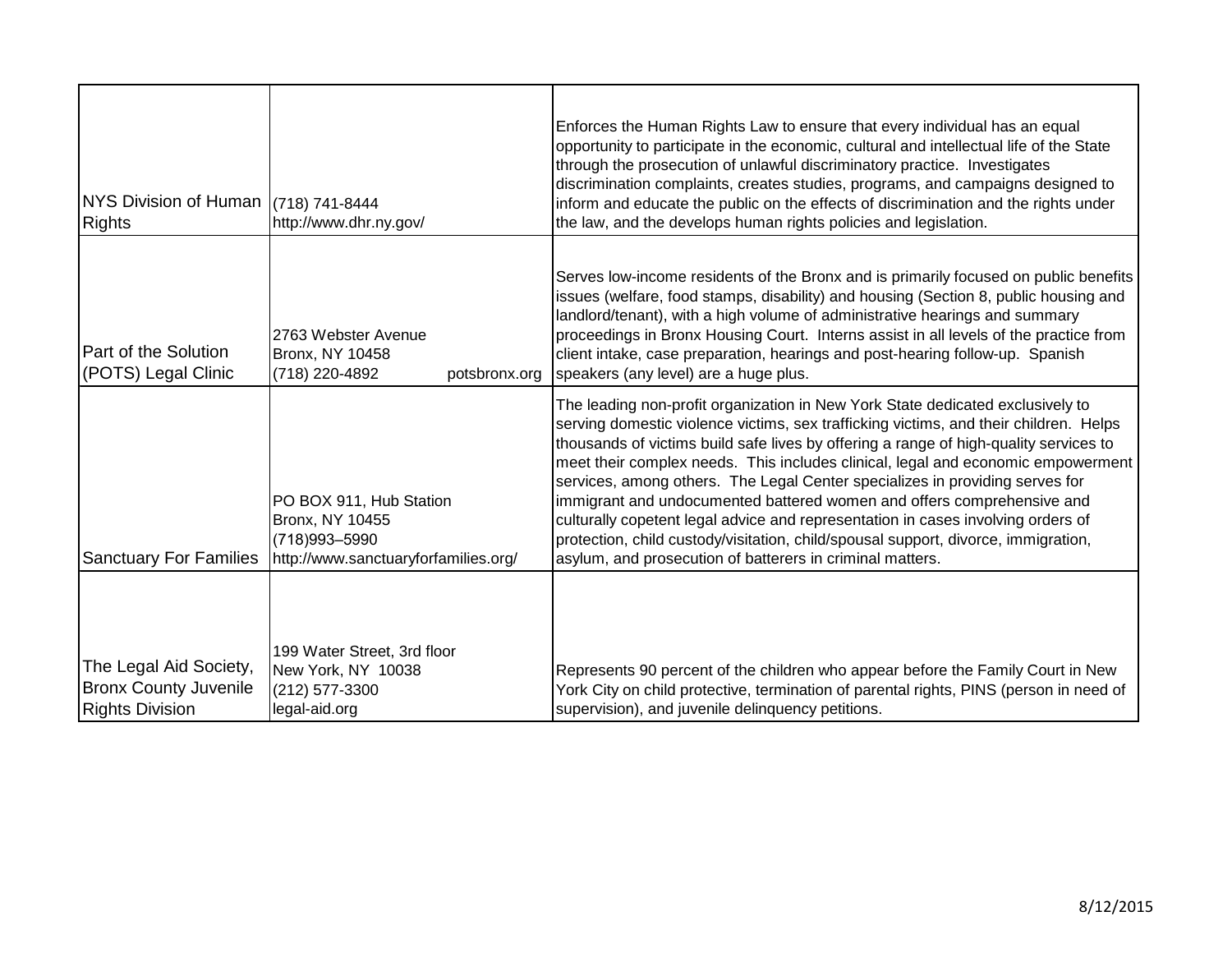| MHLS, Appellate<br>Division, 1st<br>Department                       | 1500 Waters Pl.<br><b>Bronx, NY 10461</b><br>(718) 862-5148<br>http://www.courts.state.ny.us/COURTS/<br>x.shtml | Provides legal services, advice and assistance to people receiving care or alleged to<br>be in need of care at inpatient and community-based facilities for the mentally<br>diabled. Represents such people in judicial and administrative proceedings<br>concerning admission, retention, transfer, treatment and guardianship. Provides<br>AD1/Committees&Programs/MHLS/inde advice and representation regarding standards of care and other matters affecting<br>the civil liberties of persons receiving care at facilities for the mentally diabled. |
|----------------------------------------------------------------------|-----------------------------------------------------------------------------------------------------------------|-----------------------------------------------------------------------------------------------------------------------------------------------------------------------------------------------------------------------------------------------------------------------------------------------------------------------------------------------------------------------------------------------------------------------------------------------------------------------------------------------------------------------------------------------------------|
| <b>LONG ISLAND</b>                                                   |                                                                                                                 |                                                                                                                                                                                                                                                                                                                                                                                                                                                                                                                                                           |
| <b>Assigned Counsel</b><br>Defender Plan of<br><b>Suffolk County</b> | 120 Fourth Ave, Box 5591<br>Bay Shore NY 11706<br>(631) 666-2500<br>admin@suffolk18b.org                        | Provides counsel to New York residents who are financially unable to retain counsel.<br>Attorneys in this organization are assigned to Family Court, District Court, Court of<br>Appeals and handle wide ranging criminal litigation                                                                                                                                                                                                                                                                                                                      |
| Legal Aid Society of<br>Nassau County                                | 40 Main Street<br>Hempstead, NY 11550<br>(516) 560-6400<br>nclas.org                                            | Legal Aid attorneys are assigned to represent financially eligible adults who are<br>parties in matters concerning child custody, visitation, child neglect and abuse,<br>family offensives and parental rights.                                                                                                                                                                                                                                                                                                                                          |
| Legal Aid Society of<br><b>Suffolk County</b>                        | 400 Carleton Ave<br>Central Islip, NY 11722<br>(631) 853-7766                                                   | Legal Aid attorneys are assigned to represent financially eligible adults who are<br>parties in matters concerning child custody, visitation, child neglect and abuse,<br>admin@sclas.org family offensives and parental rights.                                                                                                                                                                                                                                                                                                                          |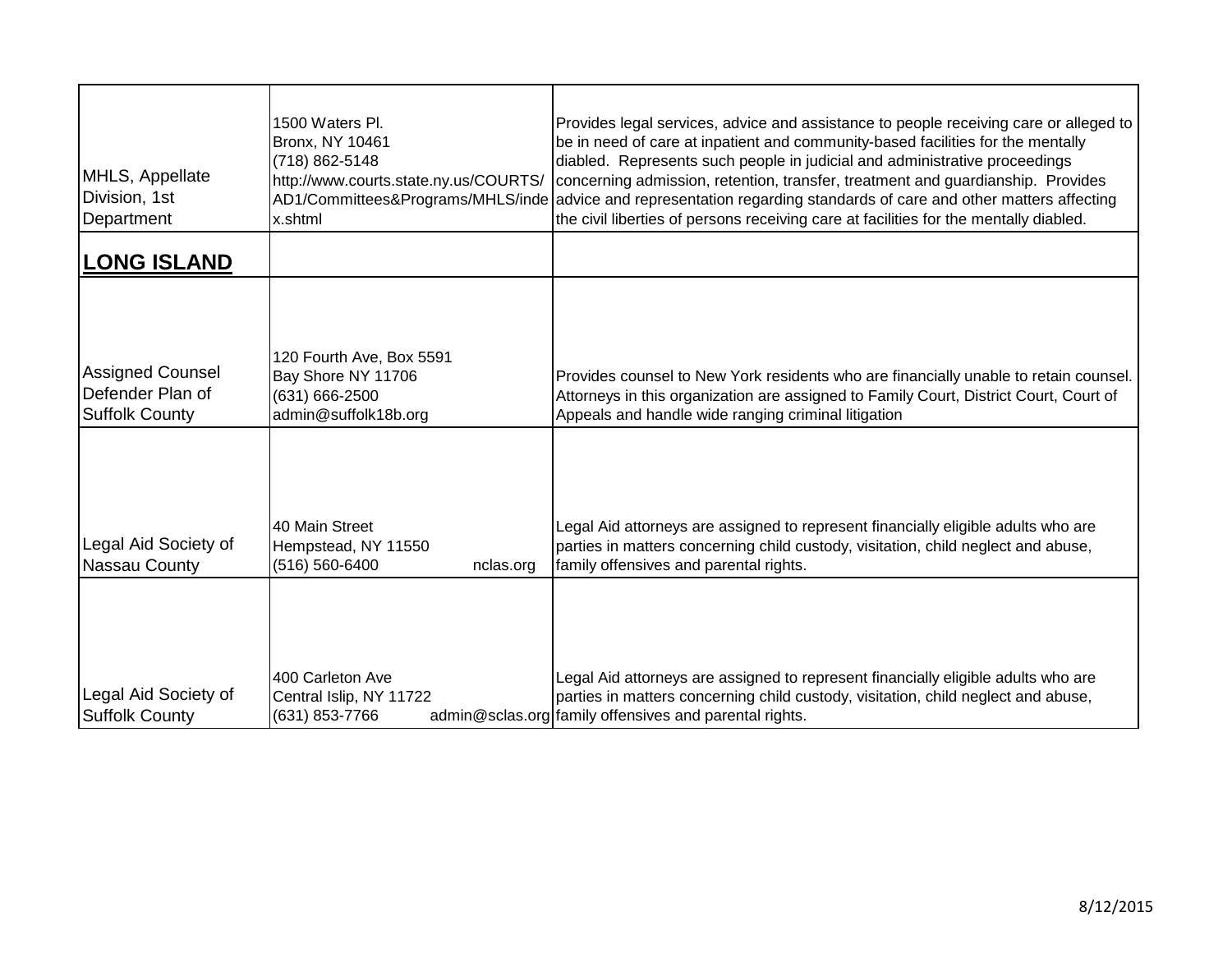| Nassau County<br><b>Coalition Against</b><br>Domestic Violence           | 250 Fulton Avenue, Third Floor<br>Hempstead, New York 11550<br>(516) 572-0700<br>cadvnc.org                  | Provides victims of domestic violence with safe shelter, support and programs.                                                                                                                                                                                                                                                                                                                                                                                                                                                                                          |
|--------------------------------------------------------------------------|--------------------------------------------------------------------------------------------------------------|-------------------------------------------------------------------------------------------------------------------------------------------------------------------------------------------------------------------------------------------------------------------------------------------------------------------------------------------------------------------------------------------------------------------------------------------------------------------------------------------------------------------------------------------------------------------------|
| Nassau County<br><b>Volunteer Lawyers</b><br>Projects                    | 1 Hellen Keller Way<br>Hempstead, NY 11550<br>(516) 292-8100<br>http://nslawservices.org/wp/?page_id=3<br>92 | Provides legal representation in civil cases for individuals meeting federal poverty<br>guidelines. In Nassau, it is called the Volunteer Lawyers Project (VLP) and in<br>Suffolk, the Pro Bono Project (PBP). The program is committed to helping the poor<br>vindicate their rights under the law. It provides free legal service in thousands of<br>cases each year as well as legal support to every church, agency and grass roots<br>organization that works with the poor. The program is committed to helping the poor<br>vindicate their rights under the law. |
| <b>Suffolk County Coalition</b><br><b>Against Domestic</b><br>Violence   | <b>PO Box 1269</b><br>Bay Shore, NY 11706<br>(631) 666-7181<br>sccadv.org                                    | Provides safety and support to family violence victims through preventive and<br>supportive services. Assists and empowers victims through a wide range of<br>services working toward prevention of domestic violence. Has an advocacy<br>department that works with the Family and District Courts and provides supportive<br>advocacy services via hotline.                                                                                                                                                                                                           |
| NYC Department of<br>Design and<br>Construction<br><b>OTHER COUNTIES</b> | 30-30 Thomson Ave.<br>Long Island City, NY 11101<br>http://www.nyc.gov/html/ddc                              | As the City's primary capital construction project manager, it provides communities<br>with new or renovated facilities such as firehouses, libraries, police precincts,<br>courthouses and senior centers.                                                                                                                                                                                                                                                                                                                                                             |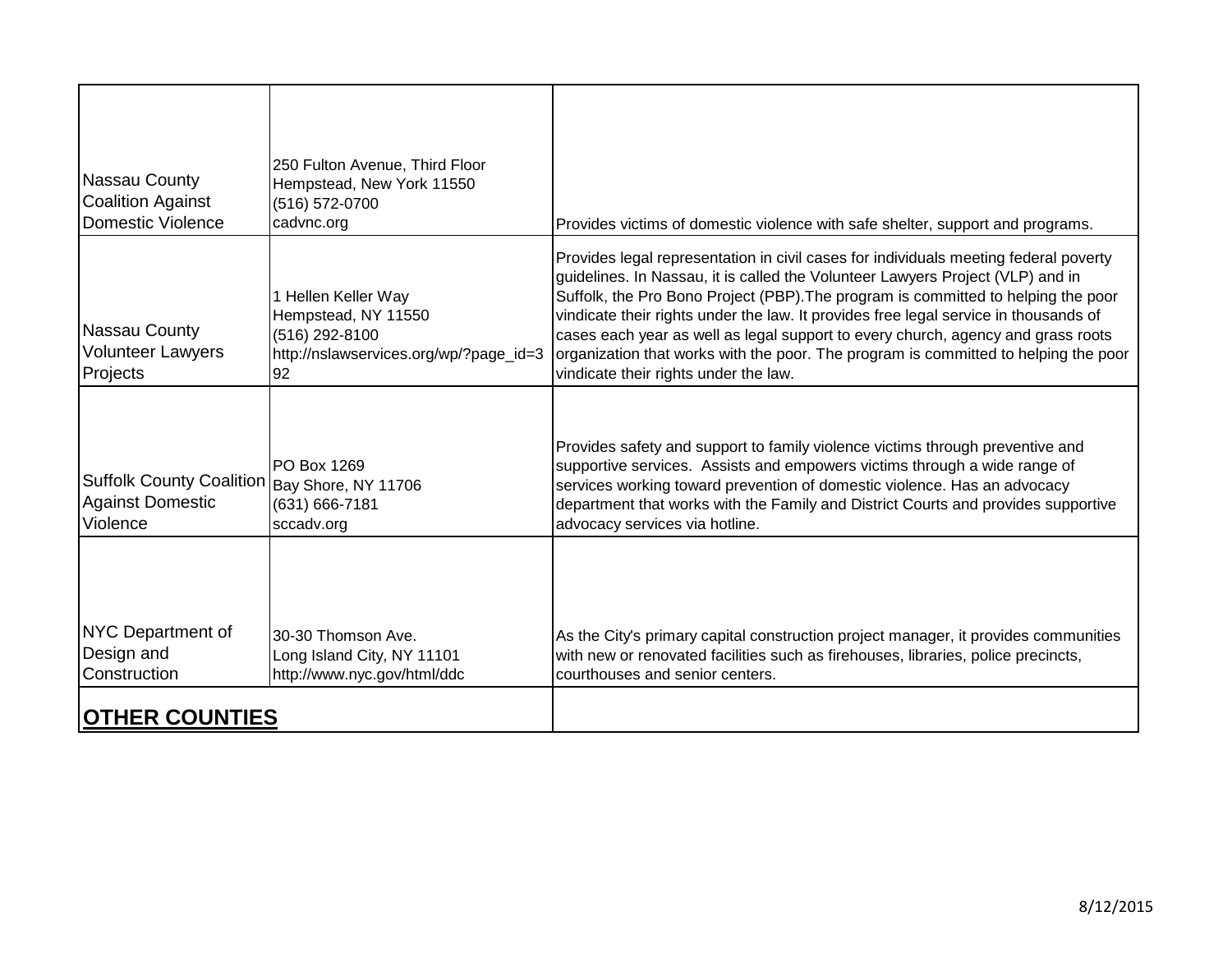| Dutchess County Public (845) 486-2280<br>Defender                                       | Thomas N. N. Angell, Public Defender<br>22 Market Street<br>Poughkeepsie NY 12606<br>publicdefender@dutchessny.gov | Legal component of Dutchess County Government which provides representation<br>for clients with criminal charges filed against them and who are determined to be<br>indigent.                                                                                                                                                                                                                                                                                                                                                          |
|-----------------------------------------------------------------------------------------|--------------------------------------------------------------------------------------------------------------------|----------------------------------------------------------------------------------------------------------------------------------------------------------------------------------------------------------------------------------------------------------------------------------------------------------------------------------------------------------------------------------------------------------------------------------------------------------------------------------------------------------------------------------------|
| Legal Aid Society of<br><b>Orange County</b>                                            | 2 Court Ln., P.O. Box 328<br>Goshen, NY 10924<br>(845) 291-2454                                                    | A not-for-profit organization which provides legal services for those charged with<br>criminal offenses and for financially eligible adults in family court matters.                                                                                                                                                                                                                                                                                                                                                                   |
| Legal Services of the<br><b>Hudson Valley</b><br>(Newburgh)                             | 123 Grand Street<br>Newburgh, New York 12550<br>(845) 569-9110<br>Ishv.org                                         | Provides civil legal services to low-income and indigent people. Represents clients<br>in cases involving housing, family law, domestic violence, benefits, child neglect and<br>educational advocacy, mortgage foreclosure, debtor/creditor issues and bankruptcy.                                                                                                                                                                                                                                                                    |
| Legal Services of the<br>Hudson Valley,<br><b>Dutchess and Ulster</b><br><b>Offices</b> | 29 North Hamilton St.<br>Poughkeepsie, NY 12601<br>(845) 471-0058<br>Ishv.org                                      | Provides civil legal services to low-income and indigent people living in the Hudson<br>Valley. Represents clients in cases involving housing, family law, domestic violence,<br>benefits, child neglect and educational advocacy, mortgage foreclosure,<br>debtor/creditor issues and bankruptcy.                                                                                                                                                                                                                                     |
| <b>NYS Division of Human</b><br><b>Rights</b>                                           | 8 John Walsh Blvd. Suite 204<br>Peekskill, NY 10566<br>(914) 788-8050<br>http://www.dhr.ny.gov/                    | Enforces the Human Rights Law to ensure that individuals have equal opportunity to<br>participate in the economic, cultural and intellectual life of the State through the<br>prosecution of unlawful discriminatory practices; the investigation of complaints of<br>discrimination; the creation of studies, programs, and campaigns designed to inform<br>and educate the public on the effects of discrimination and the rights and<br>obligations under the law; and the development of human rights policies and<br>legislation. |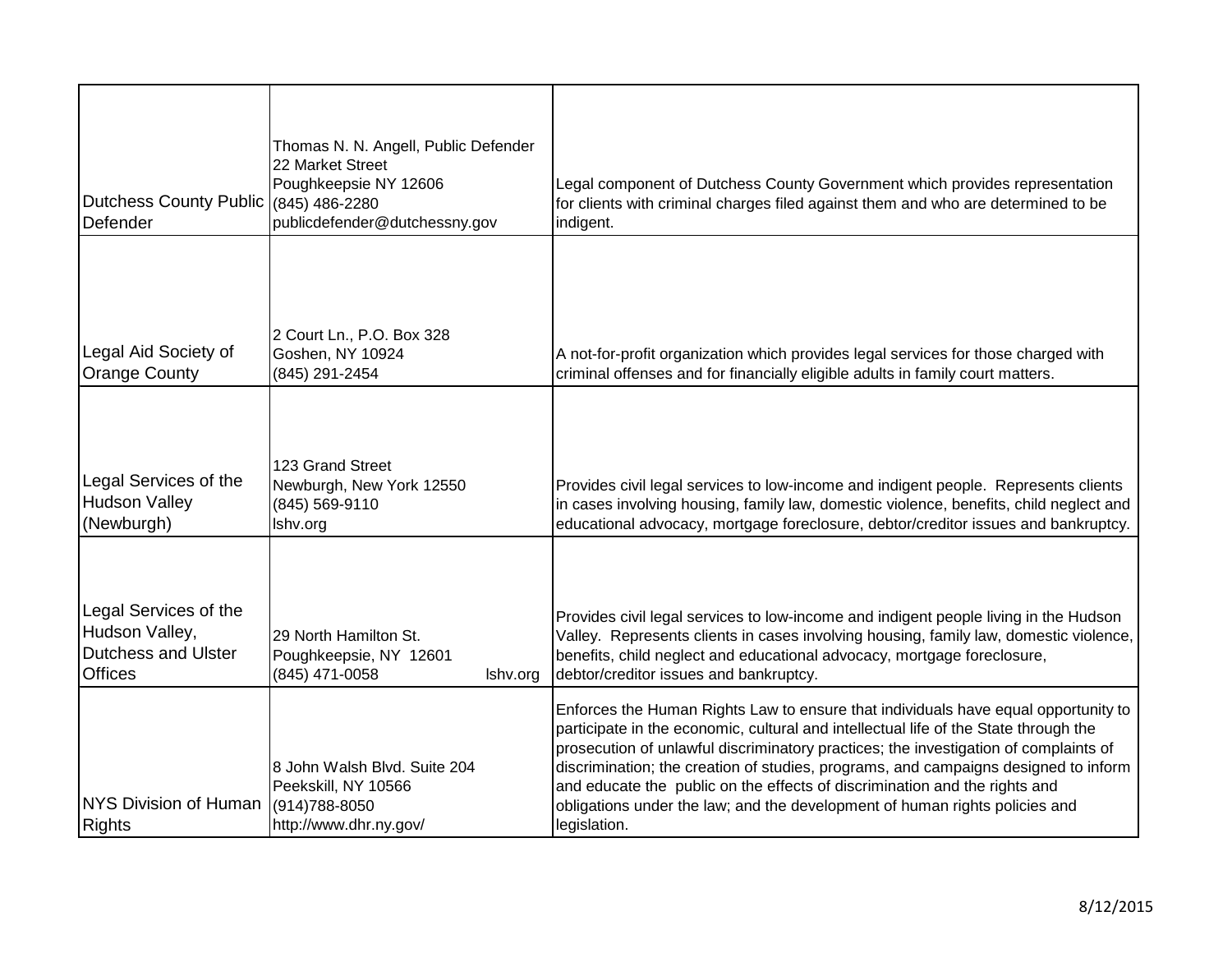| <b>Putnam County</b><br>Department of Law                        | 48 Gleneida Ave.,<br>Carmel, NY 10512<br>(845) 808-1150<br>http://www.putnamcountyny.com/law/                     | Researches the law and renders opinions to the County Executive, County<br>Legislature and departmental authorities as directed by the County Attorney;<br>prepares a variety of legal documents required to carry on the work of County<br>government; prepares pleadings, appeals, resolutions, notices, contracts and other<br>legal papers and documents; examines legal papers served on or filed with County<br>departments and officials; makes reports and answers correspondence. |
|------------------------------------------------------------------|-------------------------------------------------------------------------------------------------------------------|--------------------------------------------------------------------------------------------------------------------------------------------------------------------------------------------------------------------------------------------------------------------------------------------------------------------------------------------------------------------------------------------------------------------------------------------------------------------------------------------|
| <b>Putnam County</b><br><b>Department of Social</b><br>Services  | 110 Old Route 6<br>Carmel, New York 10512<br>(845) 808-1500<br>http://www.putnamcountyny.com/social-<br>services/ |                                                                                                                                                                                                                                                                                                                                                                                                                                                                                            |
| <b>Putnam County Legal</b><br><b>Aid Society</b>                 | 20 County Road 60<br>Carmel, NY 10512<br>(845) 225-8466<br>legalpcaid@verizon.net                                 | Group of attorneys, paralegals and social workers helping low-income New Yorkers<br>navigate the legal system.                                                                                                                                                                                                                                                                                                                                                                             |
| Putnam/Northern<br>Westchester Women's<br><b>Resource Center</b> | 2 Mahopac Plaza<br>Mahopac, NY 10541<br>(845) 628-9284<br>pnwwrc.org                                              | Provides advocacy, education and services to the community in order to create a<br>safe, supportive environment that eliminates violence against women and children<br>and promotes gender equality.                                                                                                                                                                                                                                                                                       |
| <b>Rockland County Legal</b><br>Aid                              | 2 Congers Road<br>New City, NY 10956<br>(845) 634-3627<br>http://www.legalaidrockland.org/                        | Group of attorneys, paralegals and social workers helping low-income New Yorkers<br>navigate the legal system.                                                                                                                                                                                                                                                                                                                                                                             |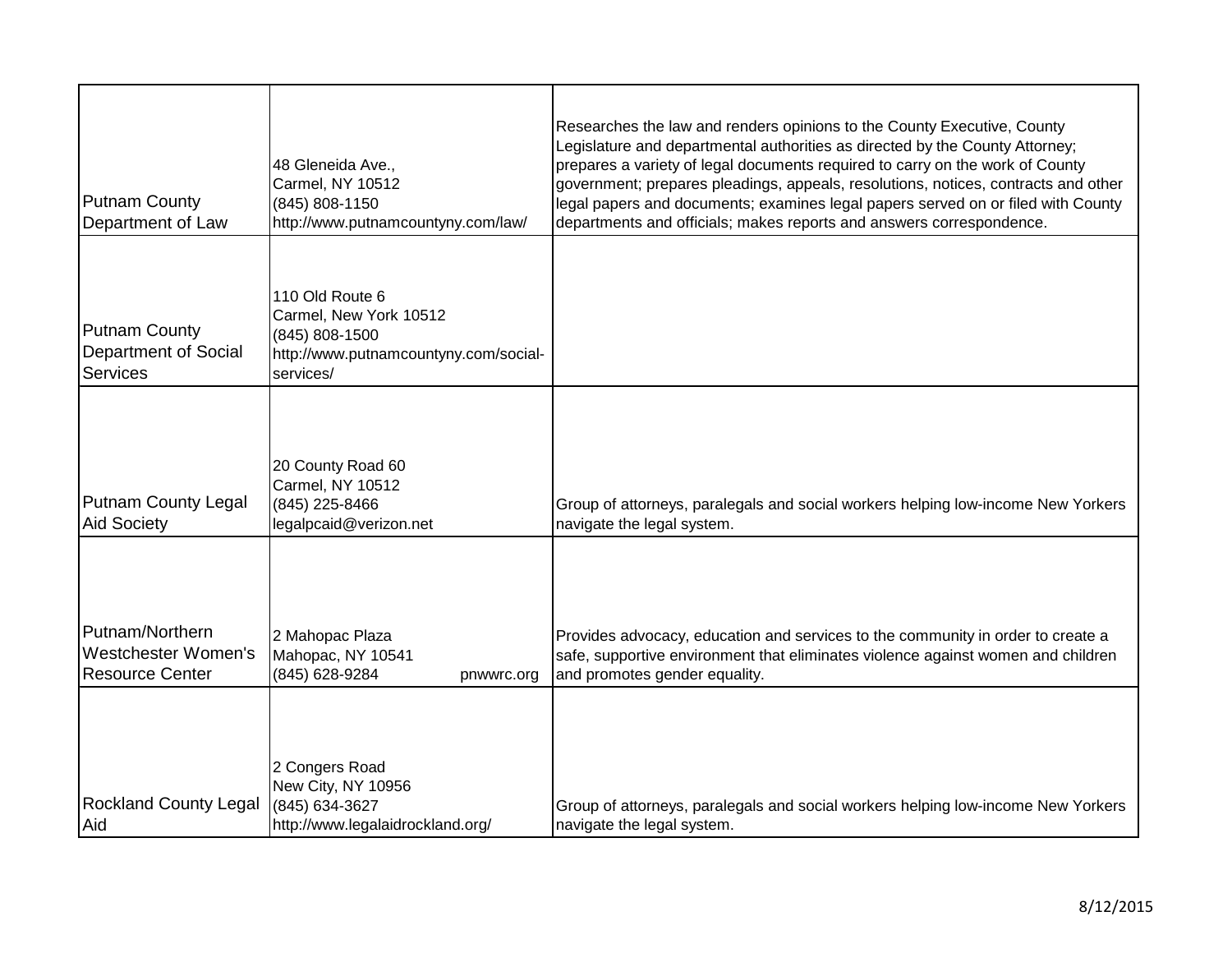| Defender                                                 | James Licata, Esq.<br>19 Squandron Blvd<br>New City, NY 10956<br>(845) 638-5660<br>licataj@co.rockland.ny.us/<br>Rockland County Public   rocklandgov.com/departments/public-<br>defender/ | Represents indigent clients in the criminal court and Family Courts.                                                                                                                                                                                                                                                                                                                                                                                                                                    |
|----------------------------------------------------------|--------------------------------------------------------------------------------------------------------------------------------------------------------------------------------------------|---------------------------------------------------------------------------------------------------------------------------------------------------------------------------------------------------------------------------------------------------------------------------------------------------------------------------------------------------------------------------------------------------------------------------------------------------------------------------------------------------------|
| <b>Rockland Family</b><br>Shelter                        | 9 Johnsons Lane<br>New City, NY 10956<br>(845) 634-3391<br>rocklandfamilyshelter.org                                                                                                       | Provides support and counseling for victims of domestic violence and shelter for the<br>homeless.                                                                                                                                                                                                                                                                                                                                                                                                       |
| Legal Services NYC -<br><b>Bankruptcy Assistance</b>     | 40 Worth St. Ste. 606<br>New York, NY 10013<br>Is-nyc.org<br>(646) 442-3646                                                                                                                | Provides free bankruptcy assistance to low-income residents of New York City who<br>are considering bankruptcy. Assists people through weekly "bankruptcy<br>workshops," in which debtors meet with attorneys to learn about, and be assessed<br>for, bankruptcy. Assists debtors in preparing and filing Chapter 7 bankruptch<br>petitions. Finds pro bono attorneys for pro se debtors in the bankruptcy courts.                                                                                      |
| Northeast NJ Legal<br>Services                           | 190 Moore St.<br>Hackensack, NJ 07601<br>Isnj.org<br>(201) 487-2166                                                                                                                        | Provides a broad array of free services, including legal representation and advice,<br>legal advocacy, community education, and information and referral in civil law<br>matters. Specializes primarily in housing, family, public benefits, and consumer<br>law matters for low income, disabled and vulnerable residents of Bergen, Hudson<br>and Passaic Counties. Assures that access to the civil justice system is not denied<br>to clients simply because they cannot afford a private attorney. |
| CT Dept of Energy and<br><b>Environmental Protection</b> | 79 Elm St<br>Hartford, CT 06106<br>http://www.ct.gov/deep<br>(806) 424-3859                                                                                                                | Charged with conserving, improving and protecting the natural resources and the<br>environment of the state of Connecticut as well as making cheaper, cleaner and<br>more reliable energy available for the people and businesses of the state.<br>Committed to playing a positive role in rebuilding Connecticut's economy and<br>creating jobs and to fostering a sustainable and prosperous economic future for<br>the state.                                                                        |